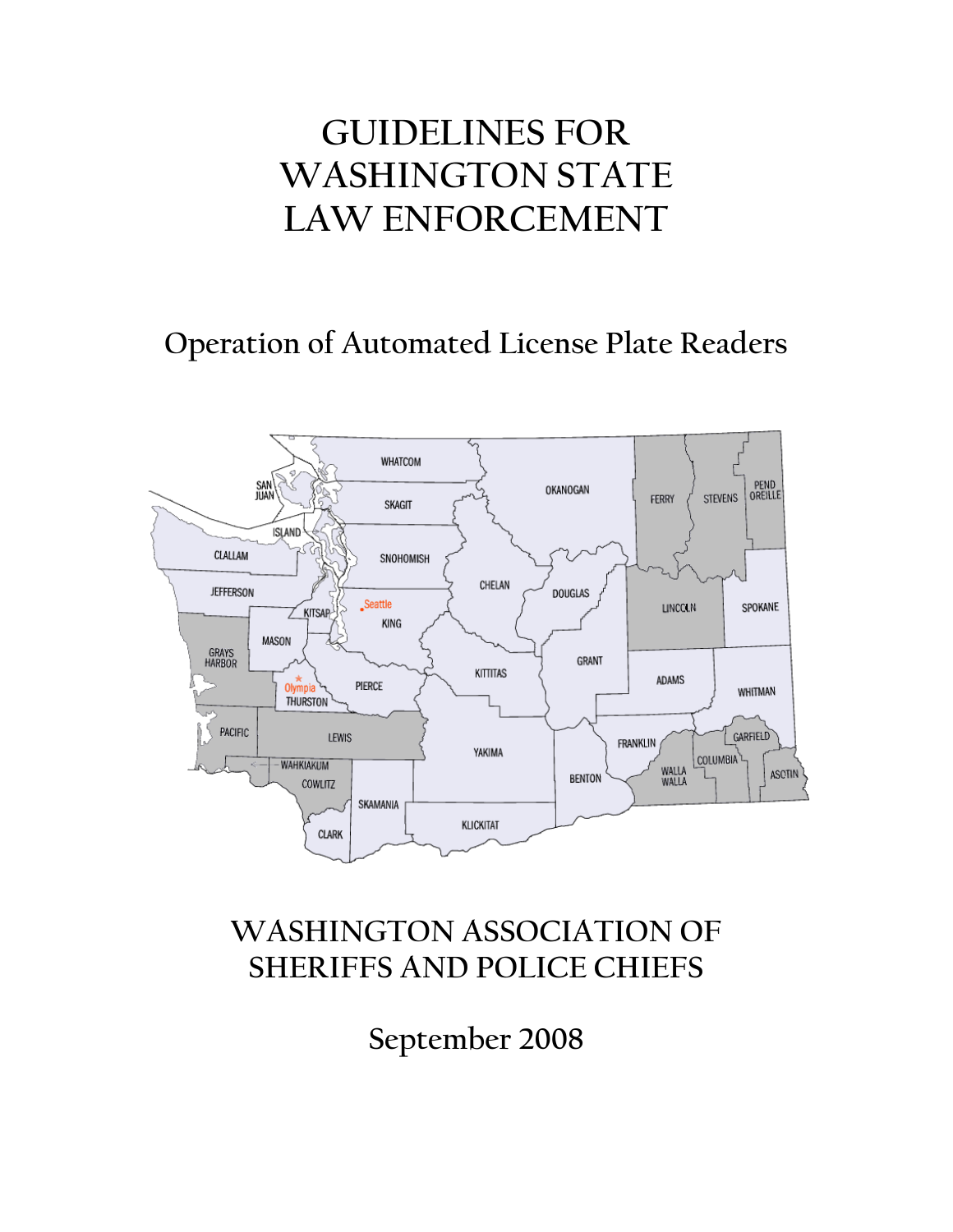### TABLE OF CONTENTS

| AUTOMATED LICENSE PLATE READER TECHNOLOGY  4 |
|----------------------------------------------|
|                                              |
|                                              |
|                                              |
|                                              |
|                                              |
|                                              |
|                                              |
|                                              |
|                                              |
|                                              |
|                                              |
|                                              |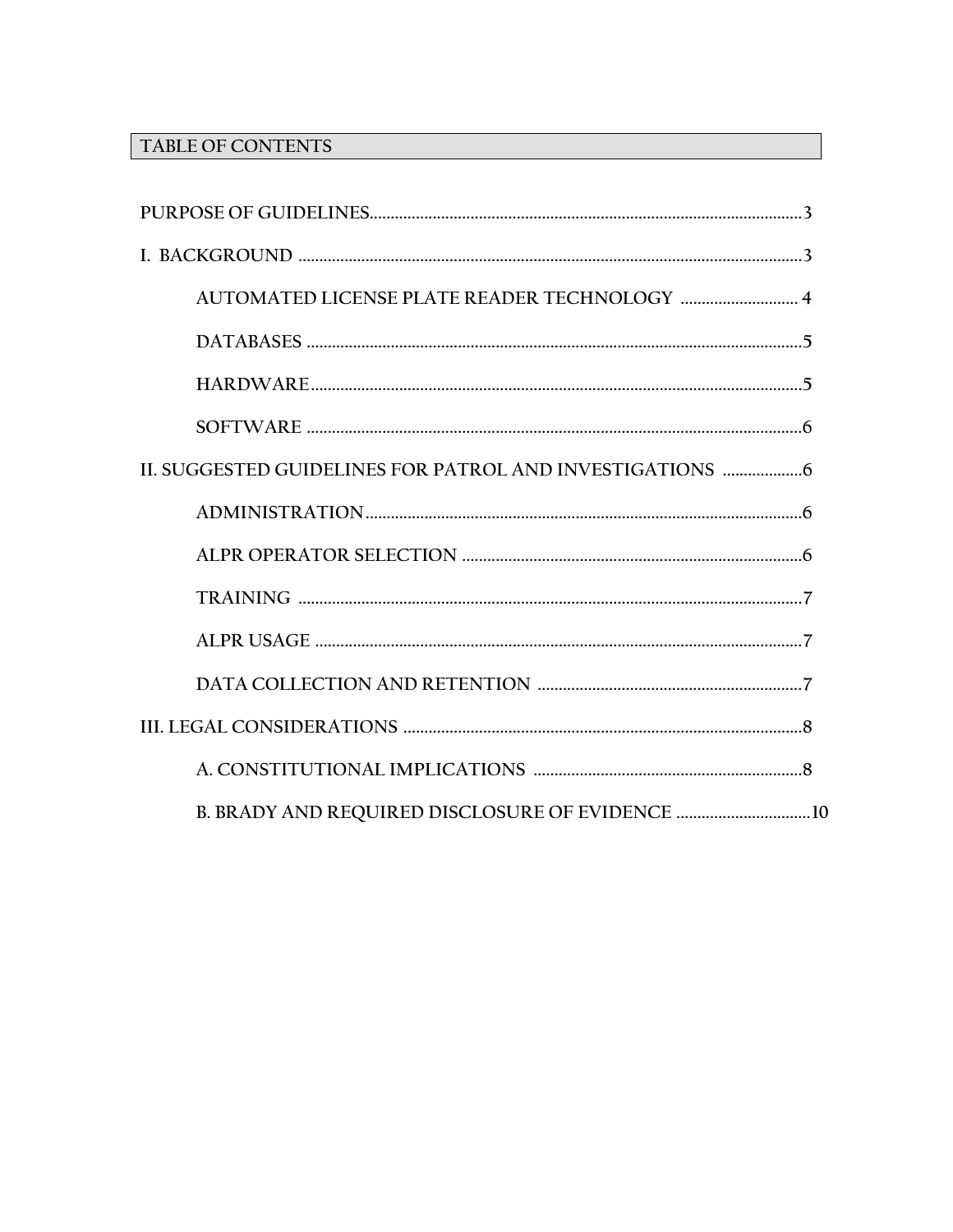#### **PURPOSE OF GUIDELINES**

The Automated License Plate Reader Guidelines are non-binding guidelines, voluntarily adopted by the Washington Association of Sheriffs and Police Chiefs as means of improving the operation and management of Automated License Plate Reader equipment and data and facilitating compliance with all applicable laws.

The Guidelines will be most effective if used as the minimum framework in the development of local policies regarding the use of Automated License Plate Readers.

The Guidelines are based on legal requirements and the application of the experience of jurisdictions that have used Automated License Plate Readers. They are not intended as a substitute for professional judgment and common sense nor are they intended as legal authority or as legal advice. Counties, cities and agencies should involve their individual legal counsels in determining the answers to legal questions related to policy, procedure, and practice.

#### **I. BACKGROUND**

A model policy on the use of Automated License Plate Readers is needed to provide guidance to agencies in the use of the new technology. While ALPRs enhance public safety by increasing law enforcement efficiency, public concerns regarding privacy implications of the technology should be addressed.

ALPRs assist Washington law enforcement in the ongoing efforts to reduce the problem of auto theft. $^{\rm l}$ 

- In Washington, on average, a car is stolen every 14 minutes and 100 cars are stolen every day. Washington ranks fifth in the nation for stolen vehicles. Nearly 45,000 vehicles were stolen in Washington in 2006 and 36,439 vehicles were stolen in 2007 (-19%).<sup>2</sup> In 2005, auto thefts cost Washington citizens over \$325 million in higher insurance rates and lost vehicles.
- Auto theft is linked to other crimes, as offenders use stolen vehicles for robbery, burglary, assault, and drugs. Many people stopped in stolen vehicles possess misappropriated personal identification, drugs including methamphetamine and its precursors, and drug manufacturing equipment.
- ALPR technology is a part of larger efforts to combat auto theft and related crimes and will lead to quicker recovery and return of stolen vehicles. In fact, Washington is already #1 nationally for stolen vehicle recovery (91% recovered in 2007). This translates into millions of dollars in potential savings to victims and their insurers.

The concept of using cameras as a method to record a vehicle passing a specific location and then identifying the owner or operator began in the 1970's. Use of prior technology

<sup>&</sup>lt;u>.</u> <sup>1</sup> Washington Auto Theft Prevention Authority PowerPoint, April 3, 2008.

 $^2$  Theft statistics obtained from Crime in Washington , 2007 (UCR data prepared by WASPC)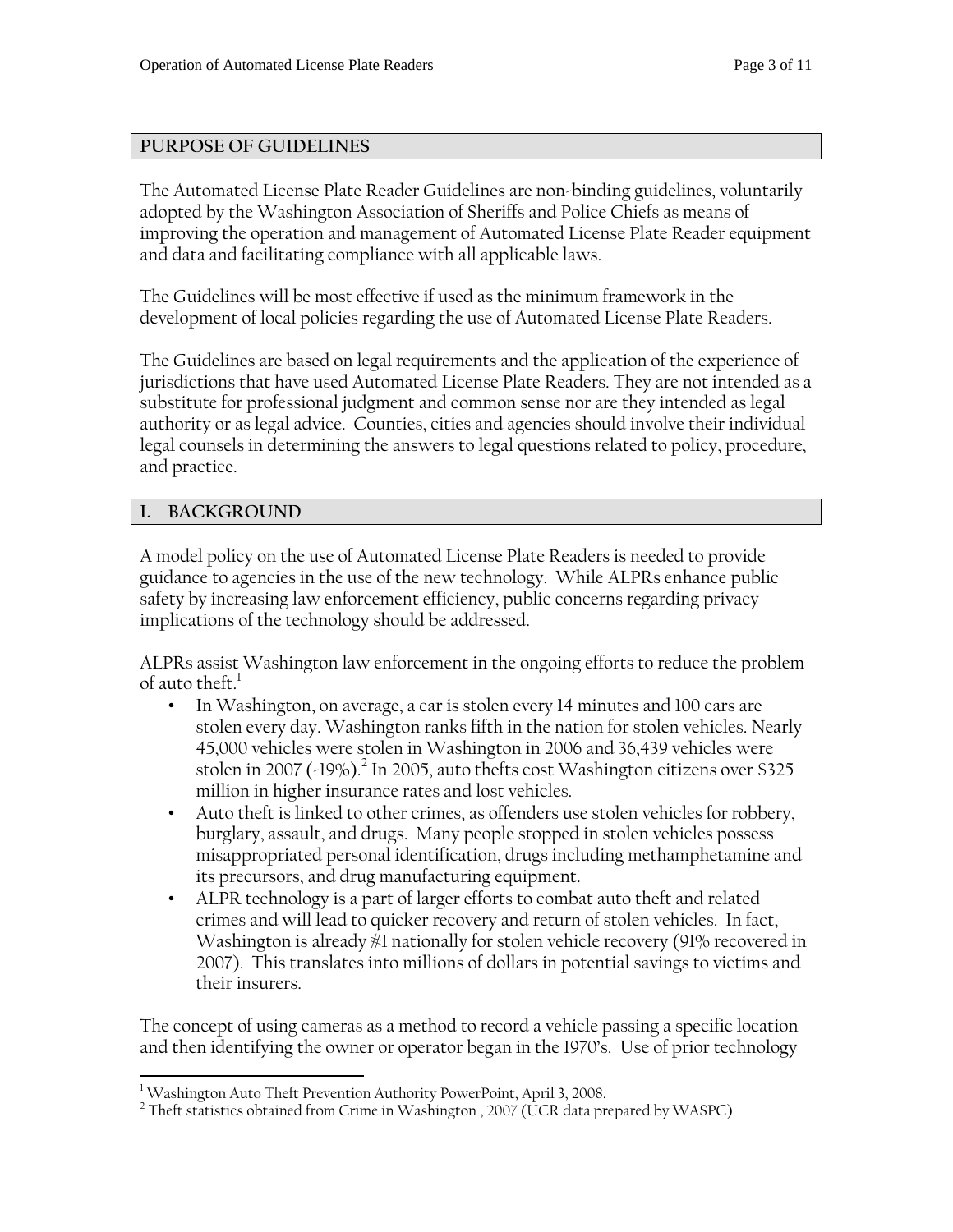has proved to be time consuming, particularly for the officer entering information. It is also expensive to operate, and capture, convert and store information and is limited by lighting and weather conditions.<sup>3</sup>

Several law enforcement jurisdictions have been using ALPR technology prior to 2008. In addition, the Washington Auto Theft Prevention Authority, in mid-2008, allocated funding for local jurisdictions' acquisition of ALPRs in 2008. $^4$  This funding was conditioned on adoption of guidelines for the usage of ALPRs. Other current activities include the Washington State Patrol use of ALPRs to screen vehicles boarding ferries and the Seattle Police Department's ongoing efforts to combat the approximately 9,000 stolen vehicles a year.<sup>5</sup>

ALPR technology will be useful for law enforcement in a variety of ways, including AMBER alerts and missing persons and tracking down those with outstanding warrants. Jurisdictions around the country have used the technology for a wide-range of activities including placing a suspect at a scene of a crime, terror watch list hits, identifying witnesses, combating organized crime and gangs, and tracking registered sex offenders or those under supervision.

### **AUTOMATED LICENSE PLATE READER TECHNOLOGY**<sup>6</sup>

Automated License Plate Reader Technology (ALPR), also known as License Plate Recognition, provides automated detection of license plates. Its primary function is to convert data taken in the field from vehicle plates and use it for the law enforcement purposes of identifying stolen vehicles, stolen license plates, and missing persons. ALPRs are also used to gather information related to active warrants, homeland security, electronic surveillance, suspect interdiction and stolen property recovery. ALPR data can be stored for later use.

An ALPR system is a computerized system consisting of specialized digital cameras, a processor unit and a laptop computer. The mobile camera system mounted on police patrol vehicles recognizes plates in real time. ALPR systems can identify a target plate within seconds of contact with it. An ALPR can recognize over 1,000 license plates an

 $\overline{a}$ 

<sup>&</sup>lt;sup>3</sup> Transportation Research Board, 2002. "Effects of Ambient Light, Camcorders, and Automated License Plate Reader Settings on Plate Transcription Rates," cited in *Operation of License Plate Readers For Law Enforcement Agencies In New York State* Suggested Guidelines, June 2008, New York, Division of Criminal Justice Services

<sup>&</sup>lt;sup>4</sup> Washington Auto Theft Prevention Authority (RCW 46.66.010) receives funding from an account created in the Washington State Treasury. The Authority allocates moneys appropriated from the account to public agencies for the purpose of establishing, maintaining, and supporting programs designed to prevent motor vehicle theft, including financial support for the procurement of equipment and technologies for use by law enforcement, such as ALPRs.

 $^5$  http://www.seattle.gov/police/programs/technology/license\_plate\_reader.htm  $^6$  Information in this qubesction and throughout this document has been taken

Information in this subsection and throughout this document has been taken in part, and occasionally verbatim, from *Operation of License Plate Readers for Law Enforcement Agencies in New York State* Suggested Guidelines, June 2008, New York, Division of Criminal Justice Services.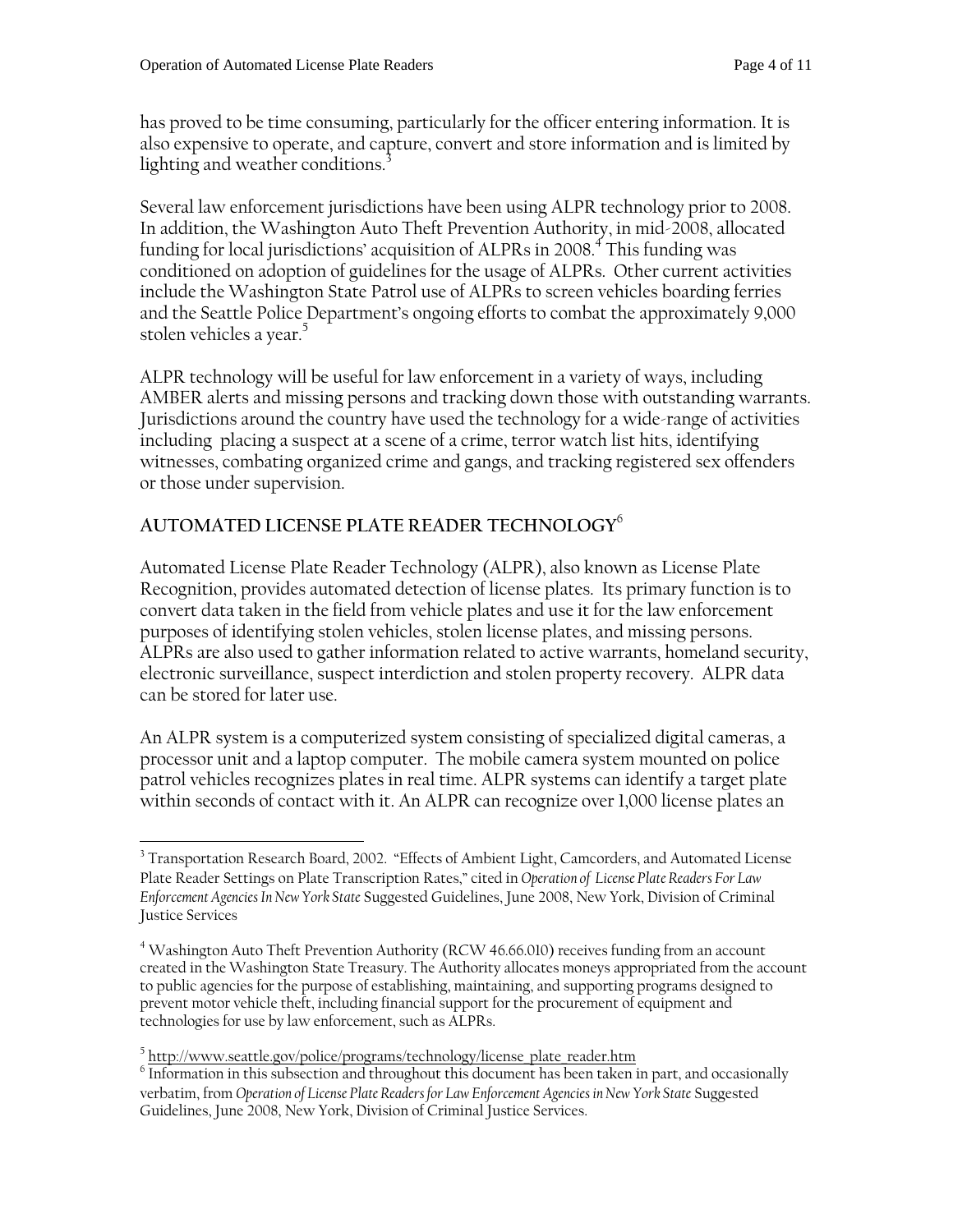hour on vehicles as they pass either a portable or stationary unit. A range of camera systems are available, most capable of reading license plates day and night and in a variety of weather conditions. ALPR systems typically include infrared strobe and camera systems that can take high speed, high contrast images read at closing speeds of 150 miles per hour.

An ALPR reads a plate and compares it against a database of suspect vehicles, alerting the officer to any matches. It uses a large list of target plates stored locally in a "hot list" rather than relying on real-time communications with State or Federal data sources. The list is typically transferred daily and can be updated by the operator or by a central station if wireless communications are not available in the vehicle. The hot list can contain any set of plate data, including watch lists as well as stolen vehicles. When a target plate is located, the officer in the vehicle is notified with a message that is specific to the plate. This hit occurs even if the driver of the vehicle has not committed a traffic offense or been involved in a traffic accident.

#### **DATABASES**

In Washington, the information downloaded will come from the NCIC hot file via ACCESS (A Central Computerized Enforcement Service System), currently managed by the Washington State Patrol (WSP). NCIC contains national stolen vehicle and plate data published daily by the FBI. The WSP places the NCIC file on a server available through ACCESS to those agencies that have a specific and signed agreement with WSP to access and use the information. There may be other files local law enforcement may use if a local jurisdiction wishes to up load them. This could include access to a local record management system, parking violations, or warrant data.

Lists can be updated manually if the officer enters a specific plate into the system and wants to be alerted when the plate is located. The system can also alert the officer if the new addition was recently seen. Integrated GPS technology allows the operator to locate the last contact with the vehicle.

ALPR systems also record every license plate they view. Some systems record the location, date and time of each license plate read. This intelligence resource is available as a law enforcement tool, allowing the officer to identify the last known contact with a vehicle and also to report the list of vehicles located in a specific area at a given time range.

#### **HARDWARE**

Most ALPR systems include a set of cameras that have infrared illumination capabilities. "Progressive" cameras capture images in various lighting conditions by actively managing infrared strobes integrated into the cameras. These cameras are mounted outside of the vehicle as auto glass can interfere with their operation. The cameras are mounted either permanently on the rooftop, magnetically in a transportable configuration, integrated into the light bar on a marked vehicle, or within a covert housing. The two types of units are: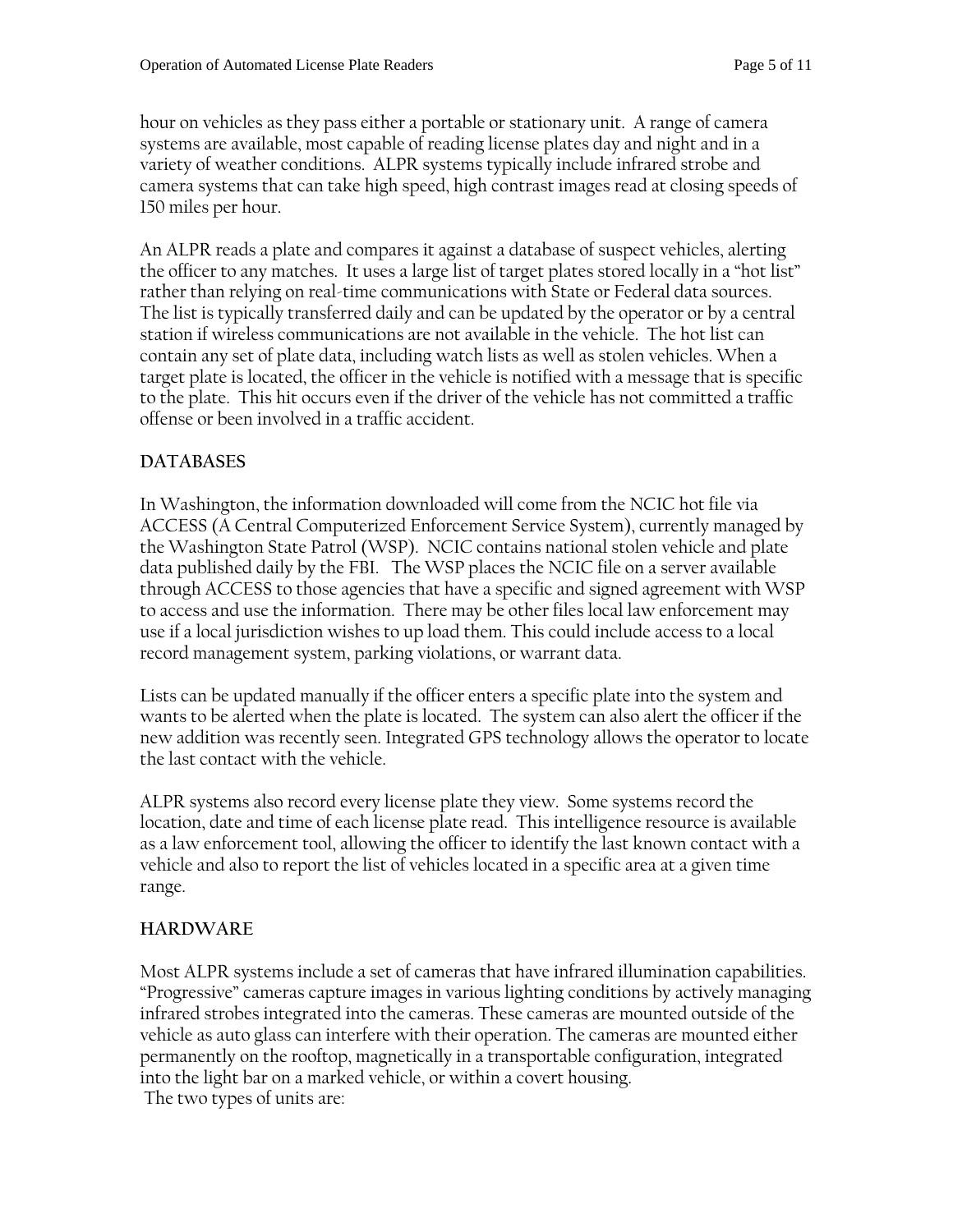- 1. Portable unit can be moved from vehicle to vehicle.
- 2. Fixed unit hard mounted to a marked patrol vehicle or in a fixed location.

Cameras connect to a computer and a display. ALPR systems typically only require the operator to have one computer display in the vehicle. The processor in an ALPR system can include a specialized computer that manages the cameras and allows the system to run at very high speeds regardless of the speed or power of the existing in-car PC/Laptop.

#### **SOFTWARE**

ALPR software typically has three components: character translation; hot list management and user interface. The user interface manages the activity and allows the officer to identify an alarm and the target vehicle. In most cases, most of the screen space on the user interface is reserved for the target vehicle/plate photo as that is the primary means for alarm vehicle identification.

The interface also allows the user to enter additional target plates, check on the information in the hot list and respond to visual and audible alarm queues.

#### **II. SUGGESTED GUIDELINES FOR PATROL AND INVESTIGATIONS**

The following guidelines are the suggested protocols for using ALPRs and their attendant databases and information. Use of ALPRs should be restricted to the purposes outlined in these guidelines. No officer should use, or authorize the use of, the equipment or database records for any non-approved reason.

#### **ADMINISTRATION**

The agency shall designate a system administrator, consistent with WACIC guidelines, who is responsible for the following:

- Overseeing and administering the ALPR program, including the storage and management of all ALPR data systems.
- Ensuring the proper selection of the personnel approved to operate the ALPR system.
- Ensuring appropriate training of operators and that training is completed prior to an operator using the system.
- Ensuring that all training is documented.
- Ensuring the provision of ongoing training as deemed necessary.
- Authorizing any requests for ALPR use or data access according to the guidelines.

#### **ALPR OPERATOR SELECTION**

Any agency personnel permitted to access historical ALPR data must meet the same criteria as other agency employees, including law enforcement, regarding authorization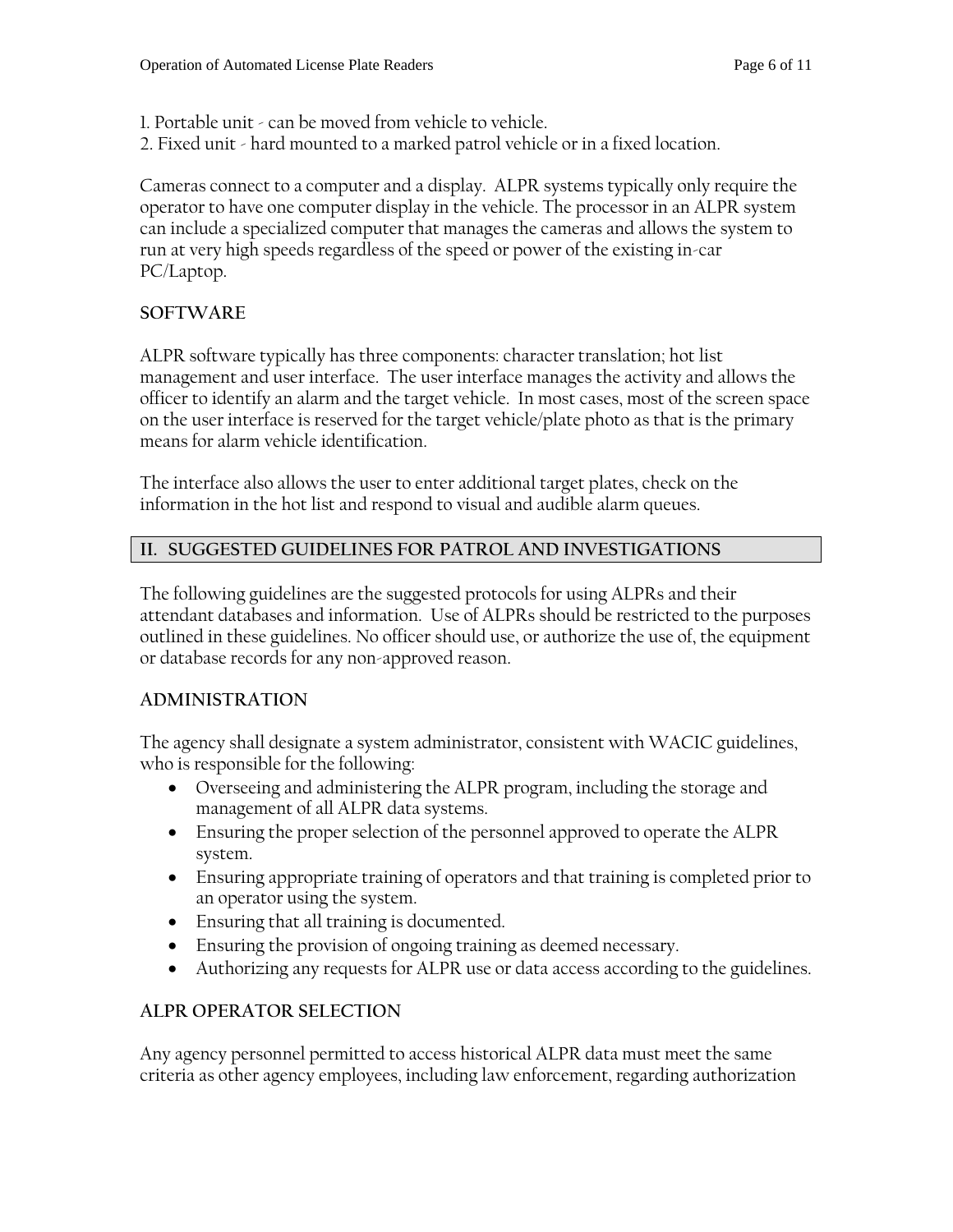to access to data. This includes but is not limited to polygraphs, fingerprints and background checks.

#### **TRAINING**

- An Operator is prohibited from using the ALPR system until properly trained in its use, and after he or she has been instructed as to operational protocols.
- Operators must be ACCESS certified prior to accessing ALPR data.

#### **ALPR USAGE**

- ALPR operation and access to ALPR collected data shall be for official agency purposes only.
- ALPRs may be used during any routine patrol or criminal investigation. Reasonable suspicion or probable cause is not necessary (see III. Legal Issues below).
- ALPR equipped cars should be made available to conduct license plate canvasses for all homicides, shootings and other major crimes or incidents. ALPR may be used to conduct grid searches of all blocks around the crime scene. Partial plates reported during major crimes should be entered into the ALPR in an attempt to identify suspected perpetrator's vehicles.
- Each agency using ALPRs shall have a policy regarding recovery of stolen vehicles.
- The agency shall document and maintain records of all ALPR operators and their ALPR usage.

#### **DATA COLLECTION AND RETENTION**

- All ALPR data recorded should be maintained on the operator's laptop for a maximum of 24 hours from the end of the officer's shift during which the data was recorded.
- All ALPR data recorded during a shift should be downloaded within 24 hours to an authorized server. Once the data is transferred it shall be purged immediately, or as soon as practicable, from the ALPR/laptop.
- All ALPR data downloaded to the operator lap top and server must be accessible only through a login/password accessible system capable of documenting who accesses the information by identity, date and time.
- Only those with ACCESS Level I certification may access ALPR data. All requests for access to stored ALPR data must be logged, and a stated purpose for access must be provided.
- Requests to review stored data shall be recorded and maintained in the same manner as criminal history logs.
- All ALPR data downloaded to the server may be stored for a period up to but no longer than 60 days prior to purging. Data must be purged once the maximum retention period has been reached unless it has become or it is reasonable to believe it will become evidence in a specific criminal or civil action. In those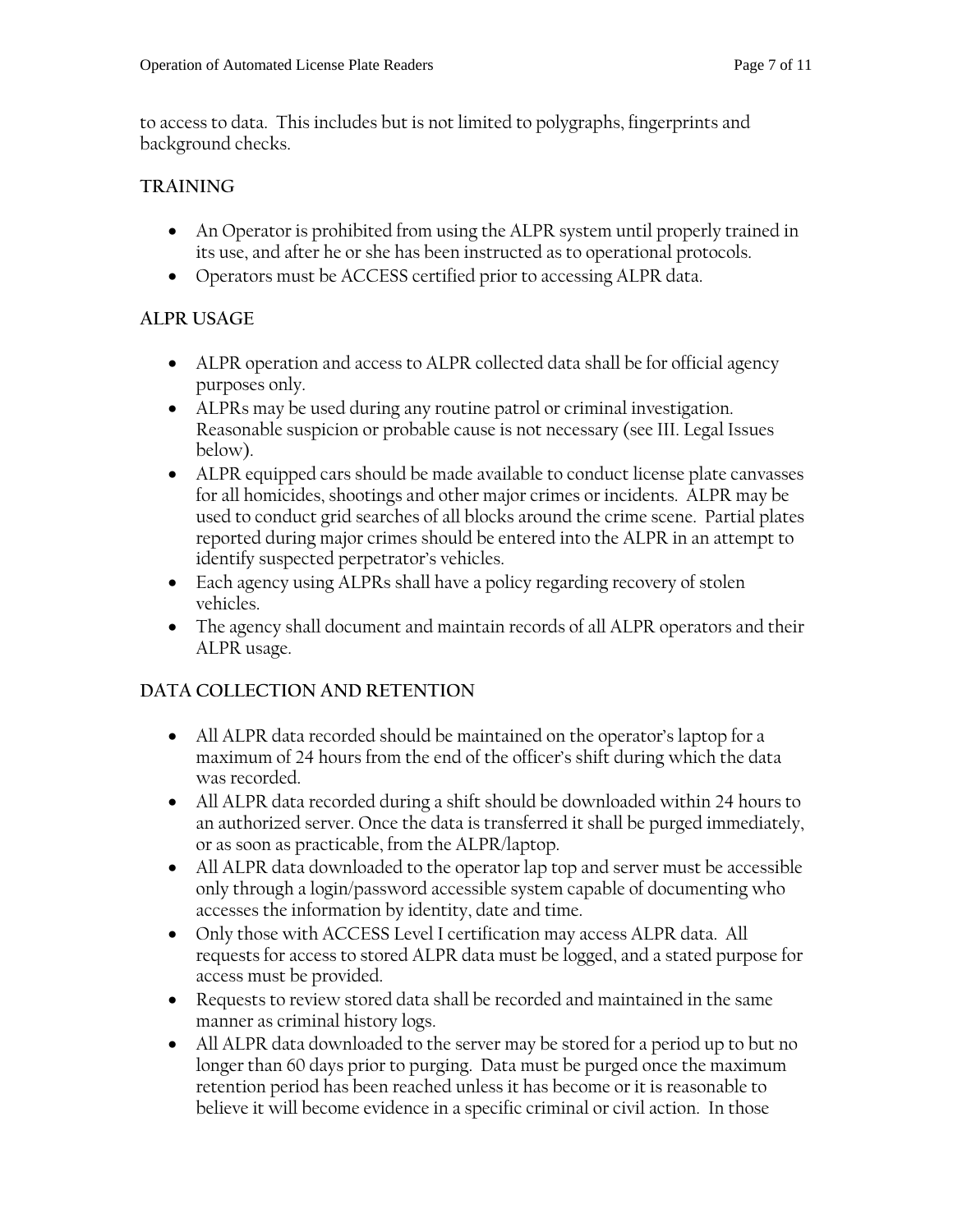circumstances, the applicable data shall be downloaded from the server onto a CD or other portable technology. It shall be subject to the same logging, handling and chain of custody requirements as other evidence.

- Persons approved to access ALPR data under these guidelines are permitted to access the data when there is an articulable suspicion that the data relates to an investigation in a specific criminal or civil action
- Notwithstanding any other provision of law, all electronic images or data gathered by Automated License Plate Readers are for the exclusive use of law enforcement in the discharge of duties and are not to be made open to the public. However, nothing in these guidelines should be interpreted to limit the use of the electronic images or data for legitimate purposes by prosecutors or others legally permitted to receive evidence under the law.

#### **III. LEGAL CONSIDERATIONS**

#### **A. CONSTITUTIONAL IMPLICATIONS**

The following legal analysis concerning the use of automated license plate readers is advisory only and is meant to provide guidance to agencies in developing a policy to govern the use of ALPRs. It is strongly recommended that each law enforcement agency consult with its own legal advisor prior to adopting a policy regarding the use of ALPRs.

Prior to expanding the use of ALPRs it is important to review whether law enforcement use of the technology implicates the privacy protections of either the 4<sup>th</sup> Amendment of the Federal Constitution or Article 1, Section 7 of the Washington State Constitution<sup>7</sup>, and whether it is likely that a court would place restrictions on law enforcement's use of ALPRs.

It has been well-settled by courts, including those in the  $9<sup>th</sup>$  Circuit and Washington State, that a law enforcement officer's database search of a specific license plate number obtained from a vehicle in public view does not implicate, and thus cannot violate, an owner's or driver's constitutionally protected expectation of privacy under either the state or federal constitutions. The Washington courts have not found that a reasonable expectation of privacy exists in one's license plate number or in the information attached to it in remote databases. Therefore, law enforcement license plate searches revealing information about a person's car ownership, driver status and criminal record are not searches and do not trigger constitutional protections. See United States v. Diaz-Castaneda, 494 F.3d 1146 (9th Cir. 2007); State v. McKinney, 148 Wn.2d 20, 60 P.3d 46 (2002); State v McCue, 2003 Wash. App. LEXIS 2788 (Wash. Ct. App.); State v. Martin, 106 Wn.App.850 (2001); Seattle v. Yeager, 67 Wn. App. 41, 834 P.2d 73 (1992); United States v. Grigg, 498 F.3d 1070, 1082, 2007 U.S. App. LEXIS 19922 (9th Cir. Idaho 2007); United States v. Neal, 2007 U.S. Dist. LEXIS 89696 (D. Or. Dec. 3, 2007).

 $\overline{a}$ <sup>7</sup>Article 1, Section 7 reads: "Invasion of Private Affairs or Home Prohibited: No person shall be disturbed in his private affairs, or his home invaded, without authority of law." The Fourth Amendment to the United States Constitution provides the "right of the people to be secure in their persons, houses, papers, and effects, against unreasonable searches and seizures." U.S. Const. amend. IV; Mapp v. Ohio, 367 U.S. 643, 81 S. Ct. 1684, 6 L. Ed. 2d 1081 (1961).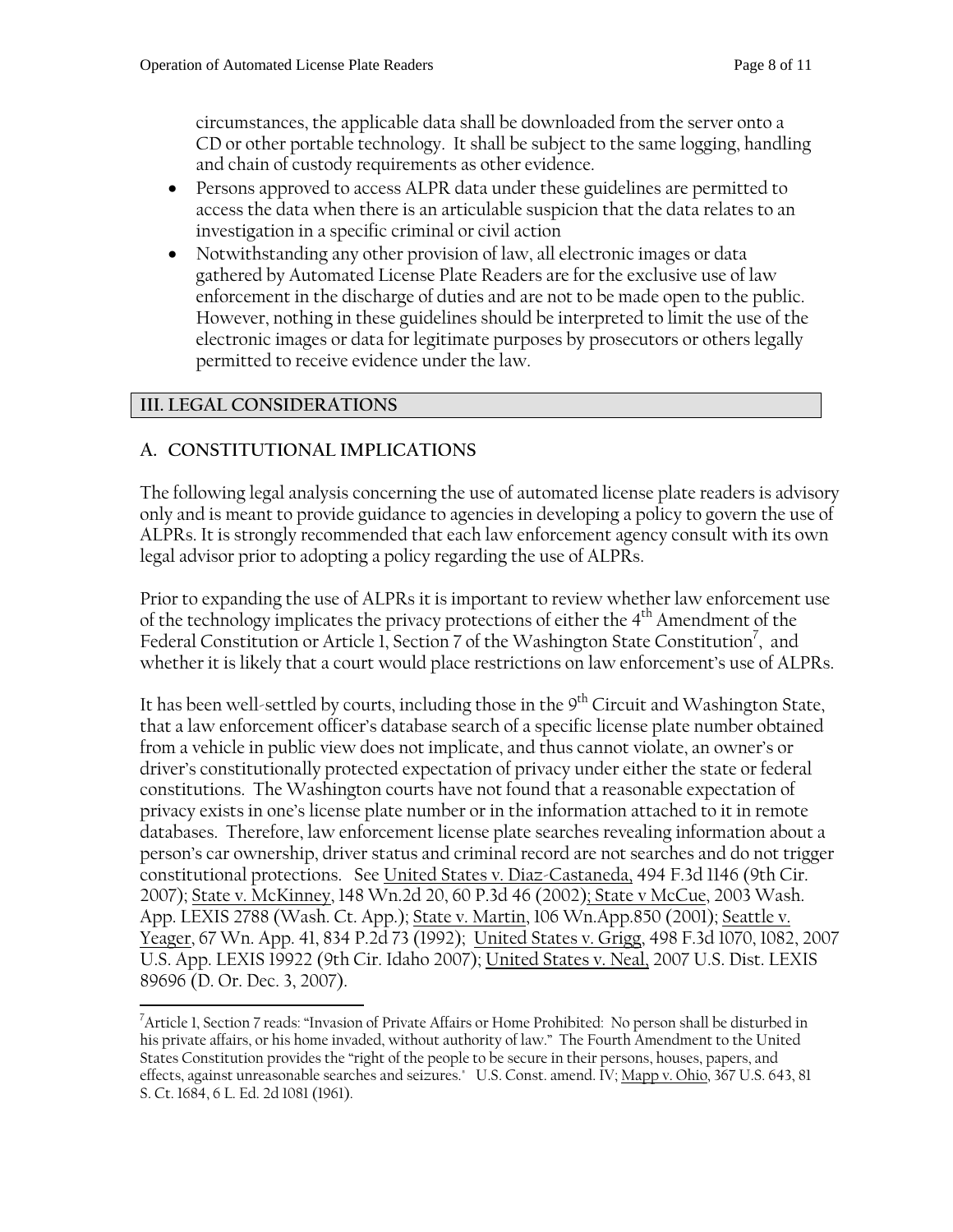As a result, law enforcement is not required to meet well established constitutional standards regarding searches or seizures in order to properly enter a license plate into a database or conduct a computerized search.<sup>8</sup> Because a license plate reader merely accomplishes, more efficiently, the same task that a police officer may accomplish by reading a license plate and manually entering the number into a database, it is reasonable to assume that a court would not hold that using an ALPR constitutes a search.

The use of license plate database searches and ALPRs can be contrasted with the impermissible warrantless, random searches of names entered into a motel register, $^9$  law enforcement access to telephone records,<sup>10</sup> or law enforcement use of thermal imaging devices to monitor heat patterns inside private residences.<sup>11</sup> A license plate is by nature voluntarily placed in a public location with the expectation that it will potentially be viewed by any member of the public, including a law enforcement officer. Motor vehicle records are kept by the state primarily for state use and drivers and owners are presumed to know that the records are available to the police as well. State v. Harlow, 85 Wn. App. 557 (1997).

It appears that every other jurisdiction that has addressed this issue has reached the same conclusion as Washington courts. For example, the Tenth Circuit has held on at least two occasions that license plates are "in plain view on the outside of the car" and thus, are "subject to seizure" because there is no reasonable expectation of privacy. United States v. Matthews, 615 F.2d 1279, 1285 (10th Cir. 1980). See also United States v. Walraven, 892 F.2d 972, 974 (10th Cir. 1989); United States v. Crooks, 2008 U.S. Dist. LEXIS 35189 (D. Del. Apr. 29, 2008); United States v. Ellison*,* 462 F.3d 557, 561-563 (6th Cir. 2007).

However, it should be noted that the ALPR technology is relatively new and its capabilities are expanding rapidly. As yet, no appellate or higher court in the country has specifically reached a decision based on a challenge to the use of the ALPRs and their ability to facilitate the random scanning of multiple vehicles in a given location over a given time period. Nor have cases specifically addressed the use of ALPRs to search databases beyond typical DOL databases or criminal databases containing warrant information. They have also not addressed the storing of information from ALPRs.

 $\overline{a}$  $^8$  See e.g. <u>Katz v. United States</u>, 389 U.S. 347, 357, 88 S. Ct. 507, 19 L. Ed. 2d 576 (1967) for an outline of 4<sup>th</sup> amendment constitutional standards regarding searches and seizures.

<sup>9</sup> See *State v. Jorden*, 160 Wn.2d 121, 156 P.3d 893 (2007). Court noted that register reveals sensitive information including one's whereabouts in a motel and one's associates.

<sup>&</sup>lt;sup>10</sup> See Gunwall, 106 Wn.2d 54 (1986). The court held that the police violated privacy rights by obtaining phone records without a warrant and using a monitoring device to record the numbers dialed on the telephone.

<sup>&</sup>lt;sup>11</sup> State v. Young,  $123$  Wn.2d 173, 867 P.2d 593 (1994). Warrant needed for use of thermal imaging devices to monitor heat patterns inside private residences because such surveillance "discloses information about activities occurring within the confines of the home, and which a person is entitled to keep from disclosure absent a warrant."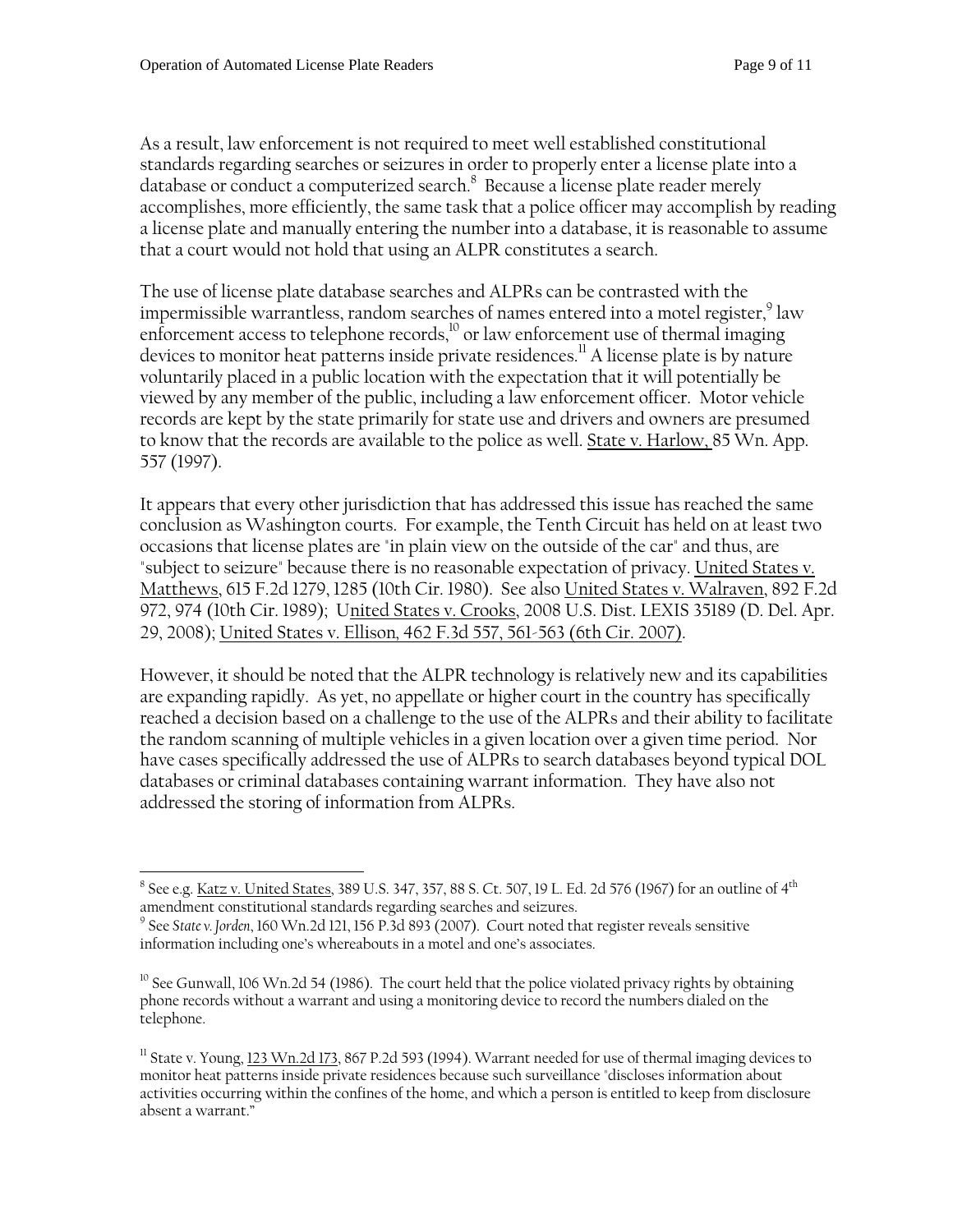Based on discussions in various court opinions, it is possible that courts might look less favorably on extensive gathering and retention of information beyond that directly associated with a license plate or criminal database, or the gathering of information which a citizen would reasonably expect would be private. This may include the random use of an ALPR to capture information that might be used to create inferences about a vehicle owner's associates or about his activities in his home.

Given the legal reasoning of the courts, ALPR model policy guidelines should consider what databases will be accessed for use with an ALPR, and how long information will be stored both in the vehicle and on a remote server. It should also address what parameters will be used regarding the use of ALPR information to track the movements and location of vehicles on a given date or time. Specific policies and procedures should also address prevention of potential abuse of the technology and outline the necessary safeguards.

#### **B. BRADY AND REQUIRED DISCLOSURE OF EVIDENCE**

Information obtained from use of ALPRs may be subject to the rules of both Brady and Washington's rules of discovery.

Brady v. Maryland held that "suppression by the prosecution of evidence favorable to an accused violates due process where the evidence is material to either guilt or to punishment, irrespective of the good faith or bad faith of the prosecution." Brady v. Maryland, 373 U.S. 83, 83 S. Ct. 1194, 10 L. Ed. 2d 215 (1963); Strikler v. Green, 527 US 263 (1999). The rule applies to exculpatory and impeachment evidence likely to change the result in the defendant's favor on an issue of guilt or eventual punishment if convicted. This test applies to matters arising before, during or after trial and applies whether the defense has requested the information or not.

A defendant is within his rights to request a prosecuting attorney attempt to make information available that may be in the control of or known only to others. Kyles v. Whitley, 514 U.S. 419 (1995). The individual prosecutor has a duty to learn of any favorable evidence known to the others acting on the government's behalf in this case, including law enforcement. <u>Id.</u> The good faith or bad faith actions of state actors are irrelevant when the state fails to disclose material exculpatory evidence to the defense under Brady, but where potentially useful evidence is concerned*,* only bad faith actions on the part of state actors will be said to violate a defendant's rights. See State v. Copeland, 130 Wn.2d 244; Arizona v. Youngblood, 488 U.S. 51, 58, 102 L. Ed. 2d 281, 109 S. Ct. 333 (1988).

Violations of Brady are usually grounds for a new trial, but they can also support a motion to dismiss a prosecution altogether. United States v. Chapman, No. 06-10316 (9<sup>th</sup> Cir. 2008). Therefore it is best practice for both prosecutors and law enforcement to resolve Brady questions in favor of disclosure.

In addition to constitutional due process protections governing the Brady rules, Washington has reciprocal discovery rules in criminal matters which obligate prosecutors and law enforcement. See CrR 4.7 and CrRLJ 4.7. These rules govern